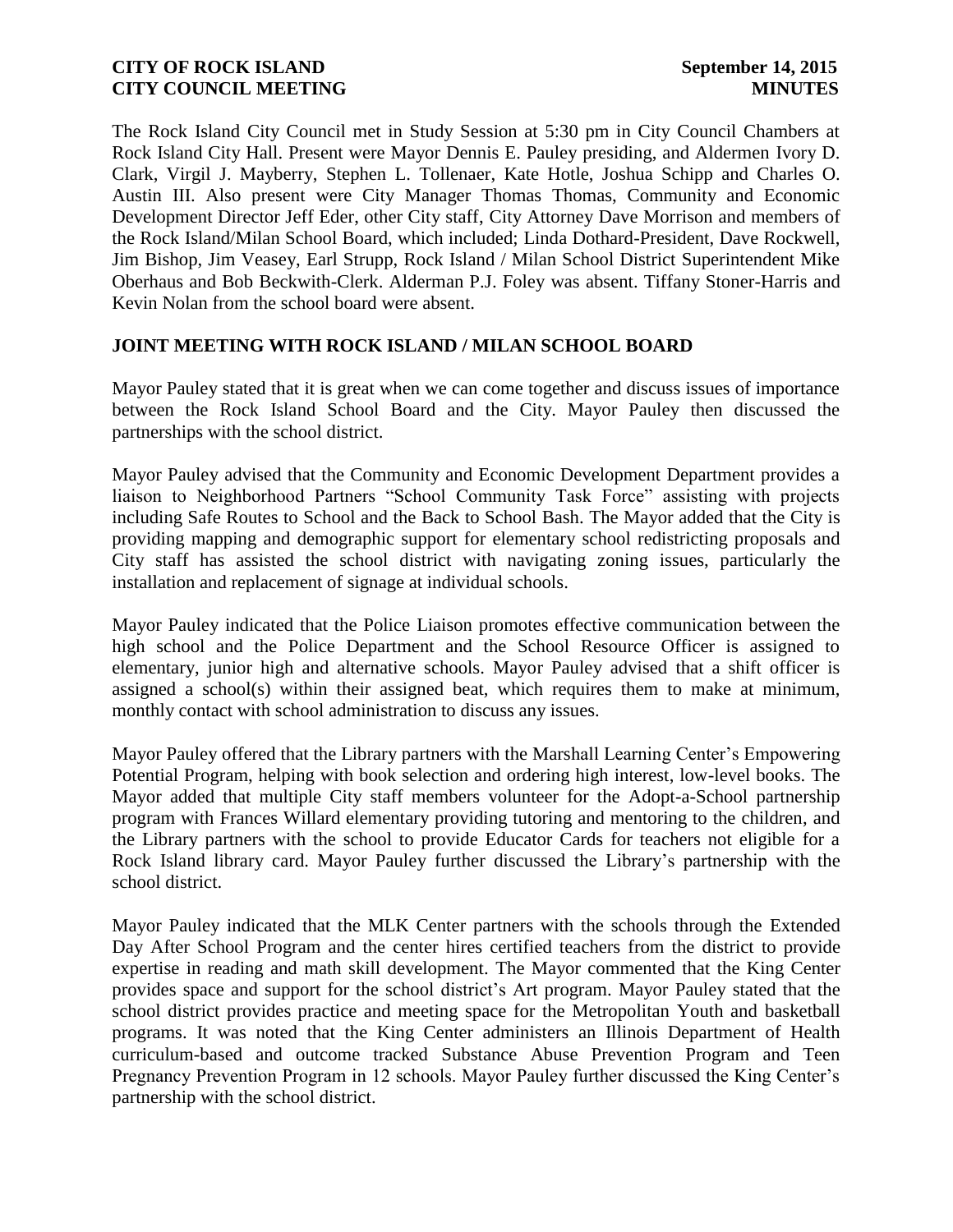Mayor Pauley stated that RIFAC offers the school district 20% off of membership and RIFAC hosts the LEAD pilot program with Eugene Field for a drastically reduced fee. Mayor Pauley advised that the City provides Douglas Park and the Sports Complex for the soccer and baseball team to use for practice, games and tournaments at no charge, and the Parks and Recreation Department waives all shelter and rental fees for the district. Mayor Pauley commented that the Parks and Recreation Department donates Whitewater Junction, golf and RIFAC passes to all of the school's fundraising efforts. Mayor Pauley further discussed the Parks and Recreation Department's partnership with the school district.

Superintendent Mike Oberhaus stated that the school district really appreciates the partnership with the City. Mr. Oberhaus commented that the school district deals with the Fire Department staff on an ongoing basis to make sure the schools are safe and easy to evacuate in case of a fire. Mr. Oberhaus added that they also do ALICE training with the Police Department three times a year. Mr. Oberhaus further discussed this item. Mr. Oberhaus advised that the school district allows the utilization of their gyms for different groups throughout the City as well as for Parks and Recreation. Mr. Oberhaus advised that the school district will continue to coordinate, collaborate and use resources effectively to make sure that students are safe in school as well as when they are walking to and from school. Mr. Oberhaus added that the school district will continue to encourage the use of Safe Routes to School. It was noted that the school district is working on two additional routes this year through a grant through the Quad City Health Initiative for Earl Hanson and Eugene Field. Mr. Oberhaus further discussed the school district's partnership with the City.

Alderman Austin discussed the creation of the 1<sup>st</sup> Street TIF as it related to the school district's knowledge and blessing in making it happen. Mr. Oberhaus discussed economic development as it related to partnerships and the community. In addition, Council and school board members discussed the importance of having more communication between the two entities on a regular basis. Alderman Hotle discussed doing more long-term strategic planning with the school district. Mayor Pauley mentioned the Walmart project, stating that he knows a lot about Walmart, but it is confidential. Mayor Pauley added that he is as confident as confident can be that there will be a Walmart and there will be an answer very soon.

Mr. Oberhaus and Council discussed economic development as it related to the Walmart project concerning the impact it will have on traffic flow concerning the schools.

Mr. Oberhaus discussed various new programs for students to be successful, one of which is the new entrepreneur class at the high school. Mr. Oberhaus advised that this program is the only one in the entire bi-state area. Another new program discussed was Learn, Enrich and Discover at Eugene Field. Mr. Oberhaus further discussed these programs. Mr. Oberhaus indicated that they have included additional dual credit advanced placement classes at the high school as well as adding new classes for the welding program. It was noted that other types of academic classes have been added as well as day intervention for at-risk students. Mr. Oberhaus further discussed these items.

School Board President Linda Dothard discussed operational and strategic planning as it related to the school district and City being separate entities with separate rules. Ms. Dothard, school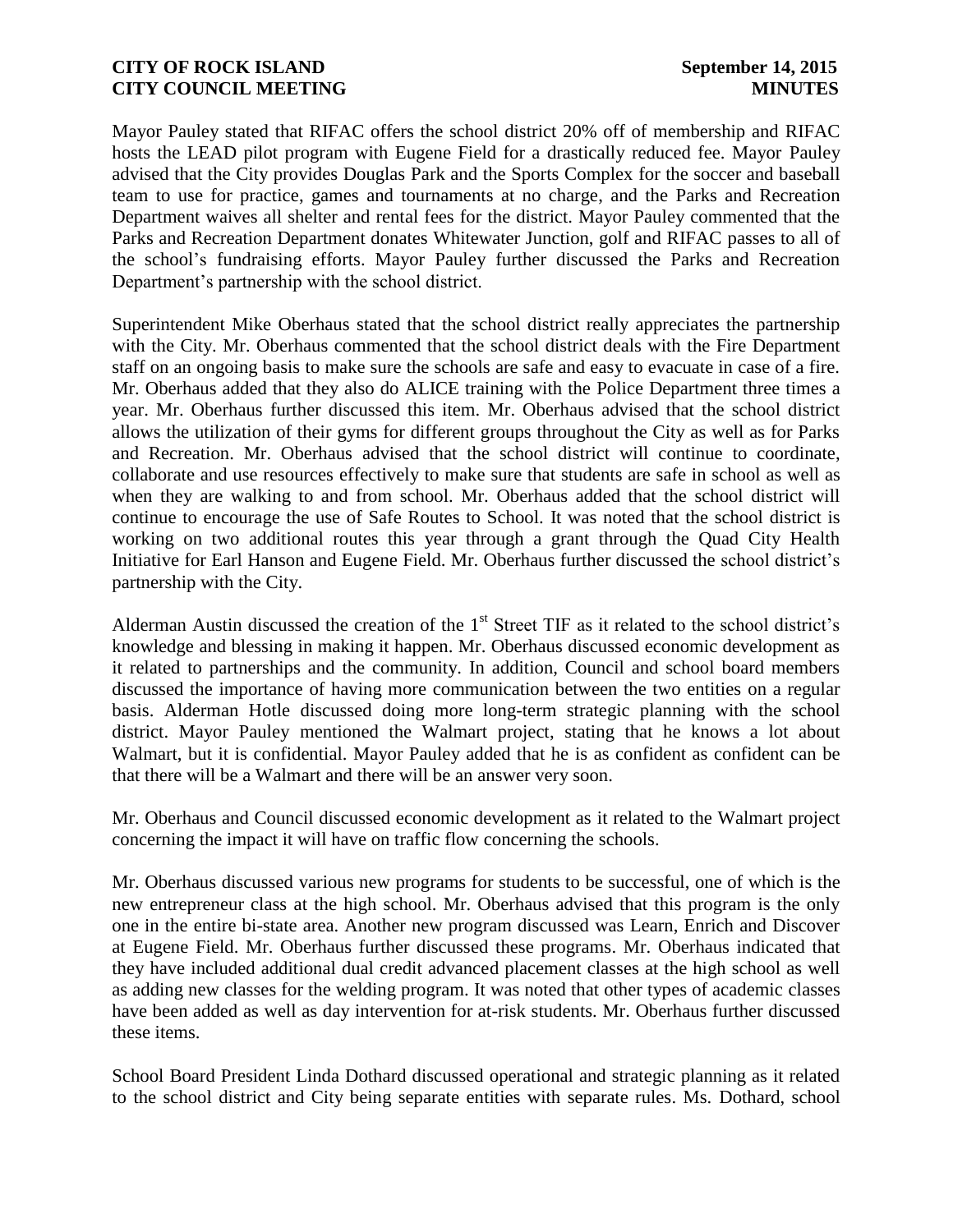board member Earl Strupp and Council also discussed possible future collaborative efforts between the City and school district.

Mayor Pauley discussed street improvements. Mayor Pauley stated that the City has repaired 80 blocks of entire streets this year. It was noted that the City has done 55 blocks of streets with Hot In Place Asphalt Recycling. Mayor Pauley commented that the City has done 25 blocks of streets with Seal Coat Chip & Seal and 16 blocks of major repairs were done. Mayor Pauley added that four blocks of brick streets were patched and 12 blocks of streets were concrete patched. Mayor Pauley discussed the new Hot In Place Asphalt Recycling System. Public Works Director Randy Tweet explained the process for this new system.

Mr. Oberhaus, Council and school board members discussed diversity, culture and language as it related to refugees being acclimated into the community. Mr. Oberhaus also discussed broadband as it related to all the houses in the community having internet access and how to make that happen. Council and Mr. Oberhaus further discussed this item.

After more discussion among Council and school board members regarding communication and collaborative efforts, Mayor Pauley thanked the Rock Island School Board for the joint meeting.

#### **ADJOURNMENT**

A motion made by Alderman Mayberry and seconded by Alderman Hotle to adjourn the meeting carried by the following Aye and No vote. Those voting Aye being Alderman Clark, Alderman Mayberry, Alderman Tollenaer, Alderman Hotle, Alderman Schipp and Alderman Austin; those voting No, none. The meeting was adjourned at 6:33 pm.

> \_\_\_\_\_\_\_\_\_\_\_\_\_\_\_\_\_\_\_\_\_\_\_\_ Aleisha L. Patchin, City Clerk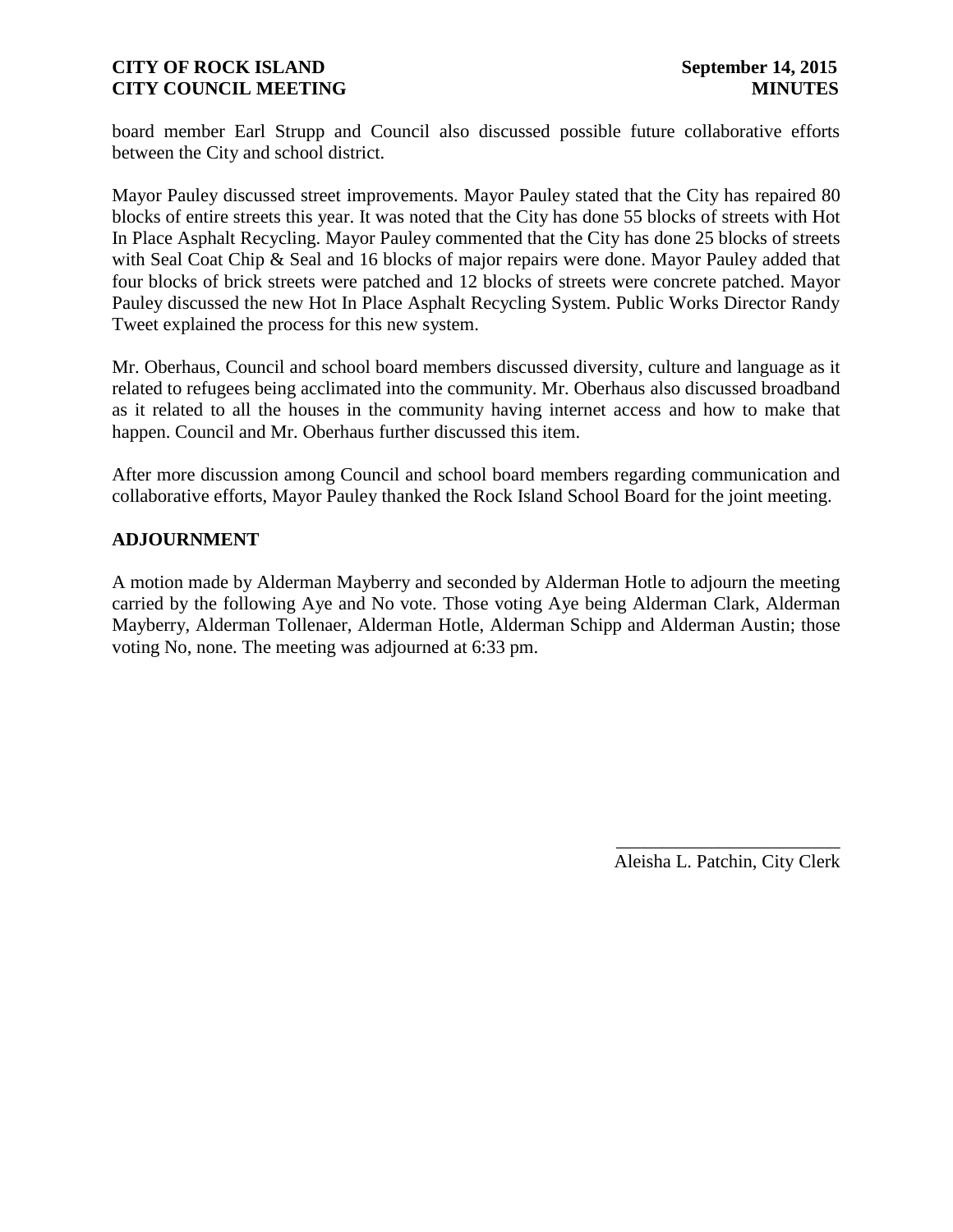Rock Island City Council met in regular session at 6:45 pm in Council Chambers of Rock Island City Hall. Present were Mayor Dennis E. Pauley presiding and Aldermen Ivory D. Clark, Virgil J. Mayberry, Stephen L. Tollenaer, Kate Hotle, Joshua Schipp and Charles O. Austin III. Also present were City Manager Thomas Thomas and City Attorney Dave Morrison. Alderman P.J. Foley was absent.

#### Introductory Proceedings

Mayor Pauley called the meeting to order and led in the Pledge of Allegiance. Alderman Clark gave the Invocation.

## Agenda Item #5 **Minutes of the meeting of August 24, 2015.**

A motion was made by Alderman Hotle and seconded by Alderman Tollenaer to approve the Minutes of the meeting of August 24, 2015 as printed. The motion carried by the following Aye and No vote; those voting Aye being; Alderman Clark, Alderman Mayberry, Alderman Tollenaer, Alderman Hotle, Alderman Schipp and Alderman Austin; those voting No, none.

#### Agenda Item #6 **Update Rock Island by Mayor Pauley.**

Mayor Pauley stated that The PRIDE of Rock Island Marching Band is hosting their annual Preview Night on Wednesday, September 16, 2015 at the Rock Island Public Schools Stadium, 17<sup>th</sup> Street and 25<sup>th</sup> Avenue. The Mayor added that this year's show is titled "Somebody Has To…" inspired by poet and author Shel Silverstein. Stadium concessions start at 6:00 pm and the performance starts at 7:15 pm. Admission is free.

Mayor Pauley stated that the free "Thursday Night Groove" concert series continues at Schwiebert Riverfront Park this Thursday, September 17, 2015. Get ready for some rock n roll and blues great music with Machine Gun Willie at 7:00 pm. Gates open at 6:00 pm. Rock Island Happy Joes will have pizza for sale and Bent River beer will be available for purchase.

Mayor Pauley advised that the Rock Island High School Homecoming Parade and Football Games are scheduled for Friday, September 18. Mayor Pauley added that the Homecoming Parade begins at 3:30 pm at Hauberg Park and the route will follow 24<sup>th</sup> Street south and then turn on  $25<sup>th</sup>$  Avenue to the high school. The Homecoming Games will begin at 5:00 pm with the sophomores and at 7:30 pm the varsity game will start. Come out and cheer the Rock Island Rocks as they take on the Quincy Blue Devils!

Mayor Pauley stated that the Walgreens sponsored Color Me Happy 5K Run will take place Saturday, September 19, 2015 in Rock Island starting at  $10^{th}$  Street heading down  $31^{st}$  Avenue. The run begins at 8:00 am and is expected to be completed sometime between 9:30 am and 10:00 am. For more information about the race or to register, go to getmeregistered.com and type in Color Me Happy.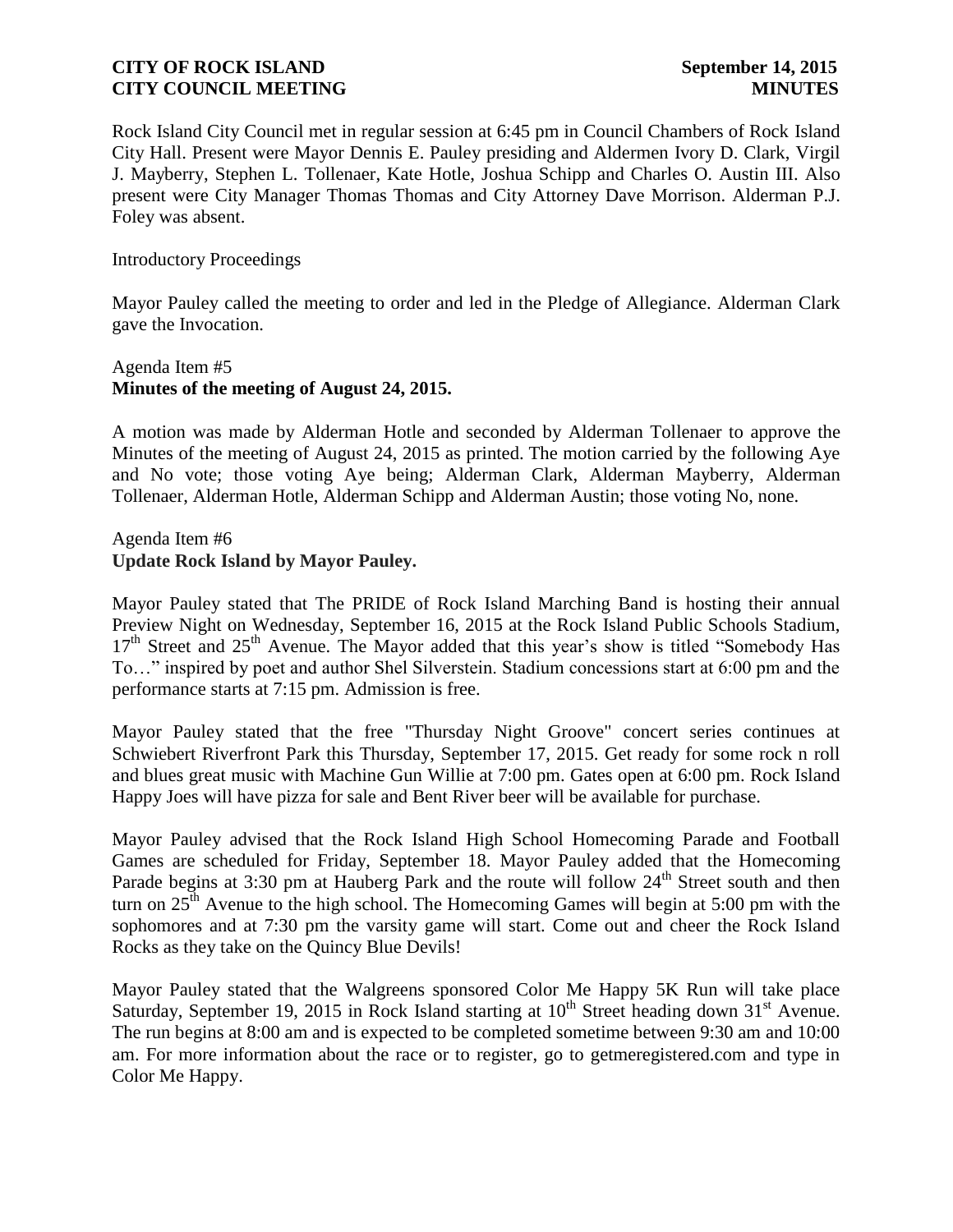Mayor Pauley then read a letter from Alderman Mayberry. Mayor Pauley indicated that this letter is to the city of Peoria and it states that I, Virgil J. Mayberry,  $2<sup>nd</sup>$  Ward Alderman of the great city of Rock Island had the pleasure of viewing your Richard Pryor statue and history. I have one idea to add to this. I believe his full name should be on the base in his signature. He was never known as Pryor. Congratulations on putting this up. It will bring a lot of people to your town and community.

Alderman Mayberry stated that this is a wonderful artifact they made of Richard Pryor. It is in the downtown district where a lot of people will go through there and appreciate it. Alderman Mayberry further discussed this item.

# Agenda Item #7 **Proclamation declaring September 19, 2015 as Preventing Lost Potential Day 2015.**

Mayor Pauley read the proclamation. Natalie Johansen-Murray and Lauren Santee accepted the proclamation. Ms. Johansen-Murray thanked the Mayor for the proclamation and stated that the Havlife Foundation has been around since 2007. Ms. Johansen-Murray stated that they try to prevent lost potential by supporting youth in the areas of arts, athletics and music. Ms. Johansen-Murray added that in the last seven years, over \$625,000.00 has been granted to youth in those areas. Ms. Johansen-Murray invited Council to join them on September  $19<sup>th</sup>$  at the Figge Art Museum to celebrate youth. Ms. Johansen-Murray further discussed this item.

Agenda Item #8

# **Public Hearing on a request from Leverage Holdings LLC (Hodge Construction) for a Special Use Permit to allow a commercial office building and three mini-warehouse buildings at 4111 79th Avenue West.**

Mayor Pauley closed the regular meeting and opened a public hearing at 6:51 pm on a request from Leverage Holdings LLC (Hodge Construction) for a Special Use Permit to allow a commercial office building and three mini-warehouse buildings at  $411179<sup>th</sup>$  Avenue West.

Mr. Tony Hodge of 10000 Turkey Hollow Road, Taylor Ridge, IL stepped forward. Mayor Pauley swore in Mr. Hodge.

Mr. Hodge stated that we are the contractors that will build some mini-warehouses at that location. Mr. Hodge stated that it is a good area for the developer; this will fit into the industrial park real good.

Mayor Pauley commented that these two public hearings have to be done separately.

Alderman Austin then read the recommendations, which included that the commercial office building shall be located perpendicular to  $79<sup>th</sup>$  Avenue West and limited to 12,500 square feet in area (50' x 250') as identified in the submitted site plan; the mini-warehouse use shall be limited to three structures located perpendicular to  $79<sup>th</sup>$  Avenue West and have a total of 122 units as identified in the submitted site plan; and landscaping shall be provided adjacent to the parking areas along the south and west property lines meeting Zoning Ordinance requirements (10 foot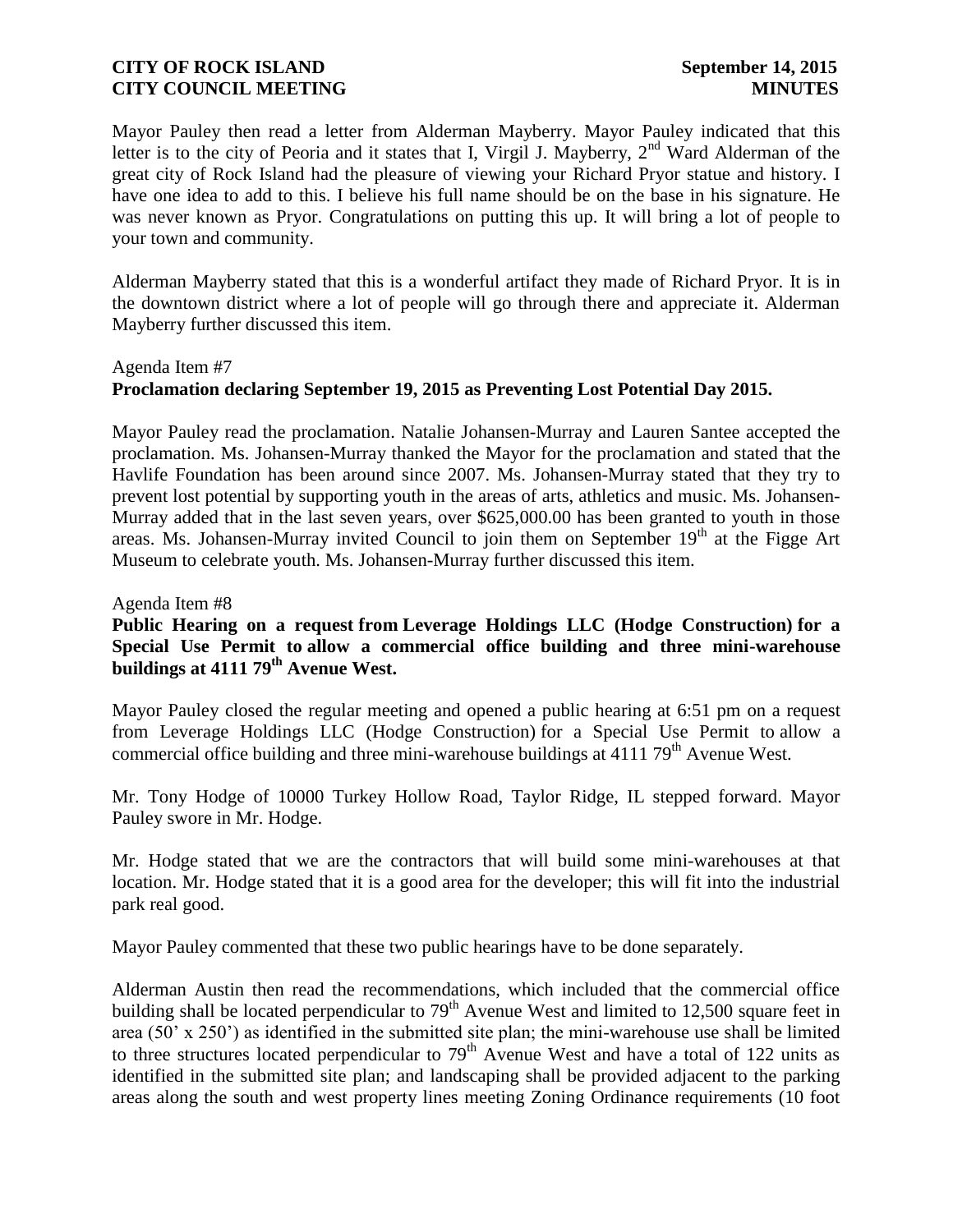wide landscaped area along south and 5 foot landscaped area along the west to include one canopy tree for every five parking spaces) along with landscaped berms adjacent to other property lines.

Mr. Hodge stated that he understood the recommendations.

Mayor Pauley inquired as to whether there was anyone that wished to speak in favor of the special use permit to allow a commercial office building and three mini-warehouse buildings at 4111 79th Avenue West. No one stepped forward.

Mayor Pauley then inquired as to whether there was anyone who wished to speak in opposition to the special use permit to allow a commercial office building and three mini-warehouse buildings at 4111 79<sup>th</sup> Avenue West. No one stepped forward.

With no persons present to speak in favor of or in opposition to the special use permit, Mayor Pauley closed the public hearing and reconvened the regular meeting at 6:55 pm.

It was moved by Alderman Austin and seconded by Alderman Schipp to approve the special use permit as recommended, subject to the stipulations that the commercial office building shall be located perpendicular to  $79<sup>th</sup>$  Avenue West and limited to 12,500 square feet in area (50' x 250') as identified in the submitted site plan; the mini-warehouse use shall be limited to three structures located perpendicular to  $79<sup>th</sup>$  Avenue West and have a total of 122 units as identified in the submitted site plan; landscaping shall be provided adjacent to the parking areas along the south and west property lines meeting Zoning Ordinance requirements (10 foot wide landscaped area along south and 5 foot landscaped area along the west to include one canopy tree for every five parking spaces) along with landscaped berms adjacent to other property lines; the use shall meet all other applicable codes and ordinances and refer to the City Attorney for an ordinance. The motion carried by the following Aye and No vote; those voting Aye being; Alderman Clark, Alderman Mayberry, Alderman Tollenaer, Alderman Hotle, Alderman Schipp and Alderman Austin; those voting No, none.

#### Agenda Item #9

# **Public Hearing on a request from Leverage Holdings LLC (Hodge Construction) for a Special Use Permit to allow 12 commercial mini-warehouse buildings with a total of 480 units and 35 outdoor storage spaces at 4110 79th Avenue West.**

Mayor Pauley closed the regular meeting and opened a public hearing at 6:56 pm on a request from Leverage Holdings LLC (Hodge Construction) for a Special Use Permit to allow 12 commercial mini-warehouse buildings with a total of 480 units and 35 outdoor storage spaces at  $4110$  79<sup>th</sup> Avenue West.

Mr. Tony Hodge stepped forward. Mr. Hodge stated that this will be the second phase that the developer wants to do assuming that the first phase goes how the developer thinks it will go. Mr. Hodge discussed the dimensions of the units. Mr. Hodge noted that the building size will not change. Mr. Hodge further discussed this item.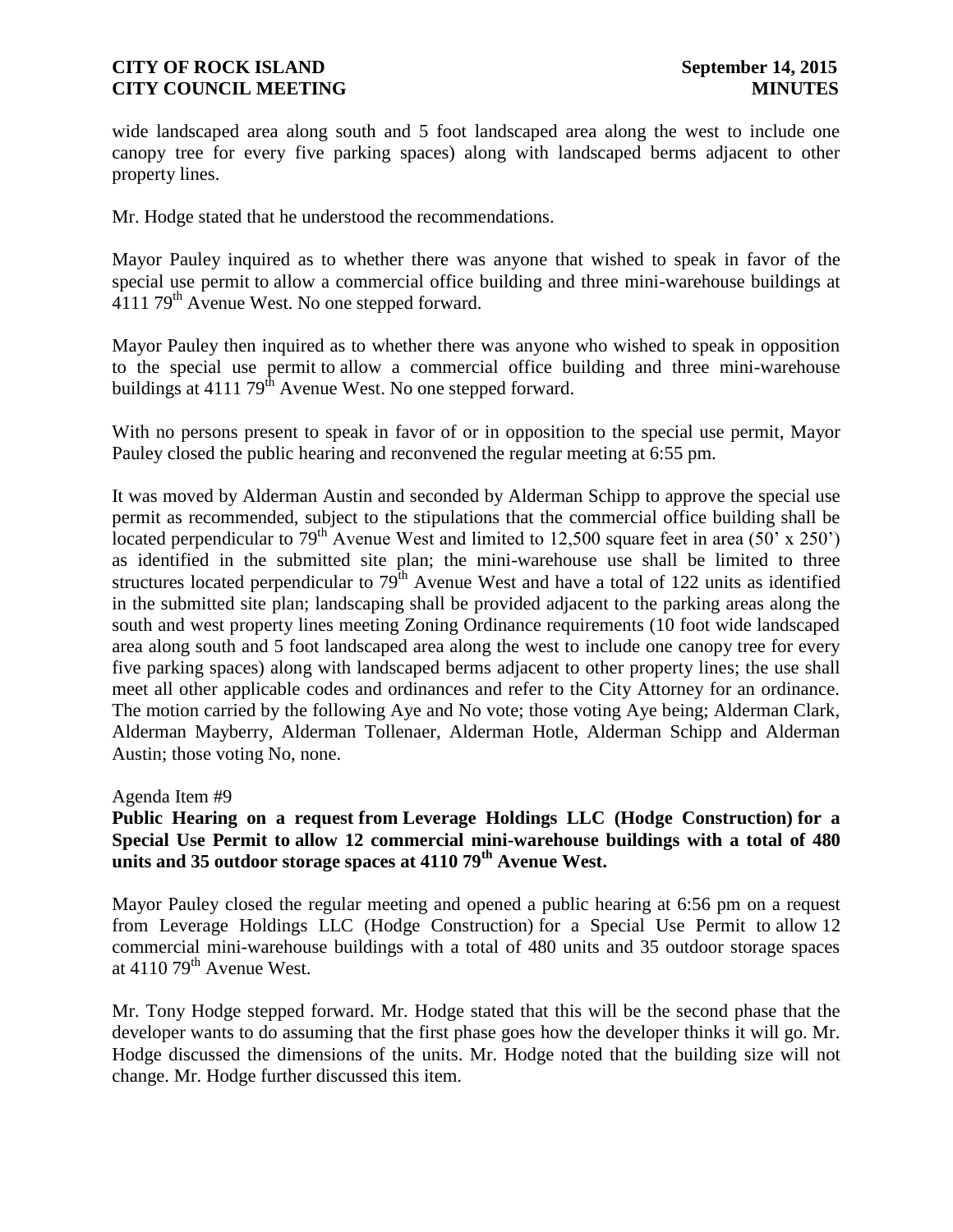Mayor Pauley inquired as to whether there was anyone that wished to speak in favor of the special use permit to allow 12 commercial mini-warehouse buildings with a total of 480 units and 35 outdoor storage spaces at  $411079<sup>th</sup>$  Avenue West. No one stepped forward.

Mayor Pauley then inquired as to whether there was anyone who wished to speak in opposition to the special use permit to allow 12 commercial mini-warehouse buildings with a total of 480 units and 35 outdoor storage spaces at  $4110$  79<sup>th</sup> Avenue West. No one stepped forward.

With no persons present to speak in favor of or in opposition to the special use permit, Mayor Pauley closed the public hearing and reconvened the regular meeting at 6:58 pm.

It was moved by Alderman Hotle and seconded by Alderman Mayberry to approve the special use permit as recommended, subject to the stipulations that the 12 commercial mini-warehouse structures shall be located perpendicular to  $79<sup>th</sup>$  Avenue West and limited to a total of 480 units as identified in the submitted site plan; the 35 outdoor storage spaces shall be located perpendicular to  $79<sup>th</sup>$  Avenue West as identified in the submitted site plan; landscaping shall be provided adjacent to the outdoor storage parking spaces along the west property line to include one canopy tree for every five parking spaces along with landscape berms adjacent to other property lines; the use shall meet all other applicable codes and ordinances and refer to the City Attorney for an ordinance. The motion carried by the following Aye and No vote; those voting Aye being; Alderman Clark, Alderman Mayberry, Alderman Tollenaer, Alderman Hotle, Alderman Schipp and Alderman Austin; those voting No, none.

#### Agenda Item #10

**Public Hearing on a request from Dennis and Trina Gendron for an amendment to an approved Special Use Permit (that has allowed an office and employee parking lot for previous owner Kevin Murphy) to identify Mr. and Mrs. Gendron as the new owners at 1826 31st Street.**

Mayor Pauley closed the regular meeting and opened a public hearing at 6:59 pm on a request from Dennis and Trina Gendron for an amendment to an approved Special Use Permit (that has allowed an office and employee parking lot for previous owner Kevin Murphy) to identify Mr. and Mrs. Gendron as the new owners at  $1826\,31<sup>st</sup>$  Street.

Mr. Gendron of 717 51<sup>st</sup> Avenue, East Moline, IL. stepped forward. Mayor Pauley swore in Mr. Gendron.

Mr. Gendron stated that from 2009 to 2014, he was part owner of the McDonalds restaurant and this property. Mr. Gendron stated that in 2014, Kevin Murphy and I changed the partnership a little bit and currently Mr. Murphy is the sole owner. Mr. Gendron advised that he is exploring the idea of purchasing the McDonalds from Mr. Murphy; at this point in time, it is just in the negotiating stage, but this property is key to that location. Mr. Gendron added that nothing will change in regards to the property; it is just a name change.

Mayor Pauley inquired to Mr. Gendron as to whether or not he really wanted the name change right now and if he just wanted to know if this would be approved.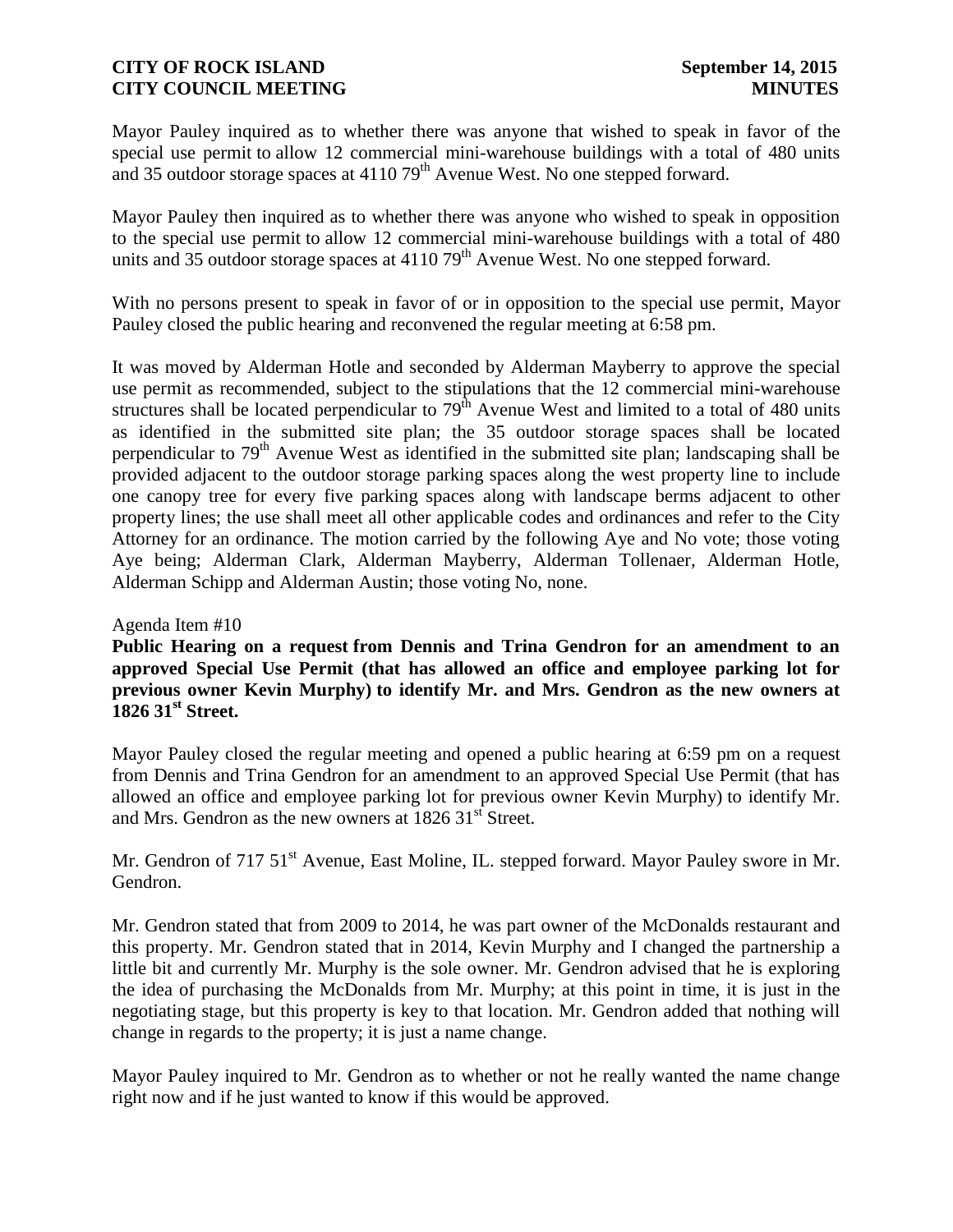Mr. Gendron stated that he just wanted to make sure that it is approved because it will make a difference on the business.

Mayor Pauley advised that technically, if Council approves this item tonight then it is approved and it is already changed. Mayor Pauley stated that someone may want to table this item because if it is approved now then it is changed.

Alderman Schipp and Mayor Pauley discussed the process for the special use permit and how the special use permit would be affected if it were to be changed.

After more discussion, it was moved by Alderman Schipp and seconded by Alderman Austin to table item #10 until Mr. Gendron is ready to bring it back up. The motion carried by the following Aye and No vote; those voting Aye being; Alderman Clark, Alderman Mayberry, Alderman Tollenaer, Alderman Hotle, Alderman Schipp and Alderman Austin; those voting No, none.

#### Agenda Item #11

# **A Special Ordinance providing for the donation of City owned property at 602-604 10th Street to GROWTH.**

Alderman Hotle moved and Alderman Schipp seconded to consider, suspend the rules and pass the ordinance. The motion carried by the following Aye and No vote; those voting Aye being; Alderman Mayberry, Alderman Tollenaer, Alderman Hotle, Alderman Schipp and Alderman Austin; those voting No, none. Alderman Clark abstained.

Agenda Item #12 **CLAIMS**

It was moved by Alderman Austin and seconded by Alderman Hotle to accept the following reports and authorize payments as recommended. The motion carried by the following Aye and No vote; those voting Aye being; Alderman Clark, Alderman Mayberry, Alderman Tollenaer, Alderman Hotle, Alderman Schipp and Alderman Austin; those voting No, none.

a. Report from the Human Resources Department regarding payment in the amount of \$3,461.57 to Larry Hoskins for General Liability Claim.

b. Report from the Human Resources Department regarding payment in the amount of \$5,981.37 to Afni (State Farm's subrogation department) for General Liability Claim.

c. Report from the Human Resources Department regarding payment in the amount of \$17,204.28 to Dave Morrison for legal services rendered for the month of August.

d. Report from the Public Works Department regarding payment #41 in the amount of \$324,042.16 to Civil Constructors, Inc. for services provided for the Wet Weather Treatment System project.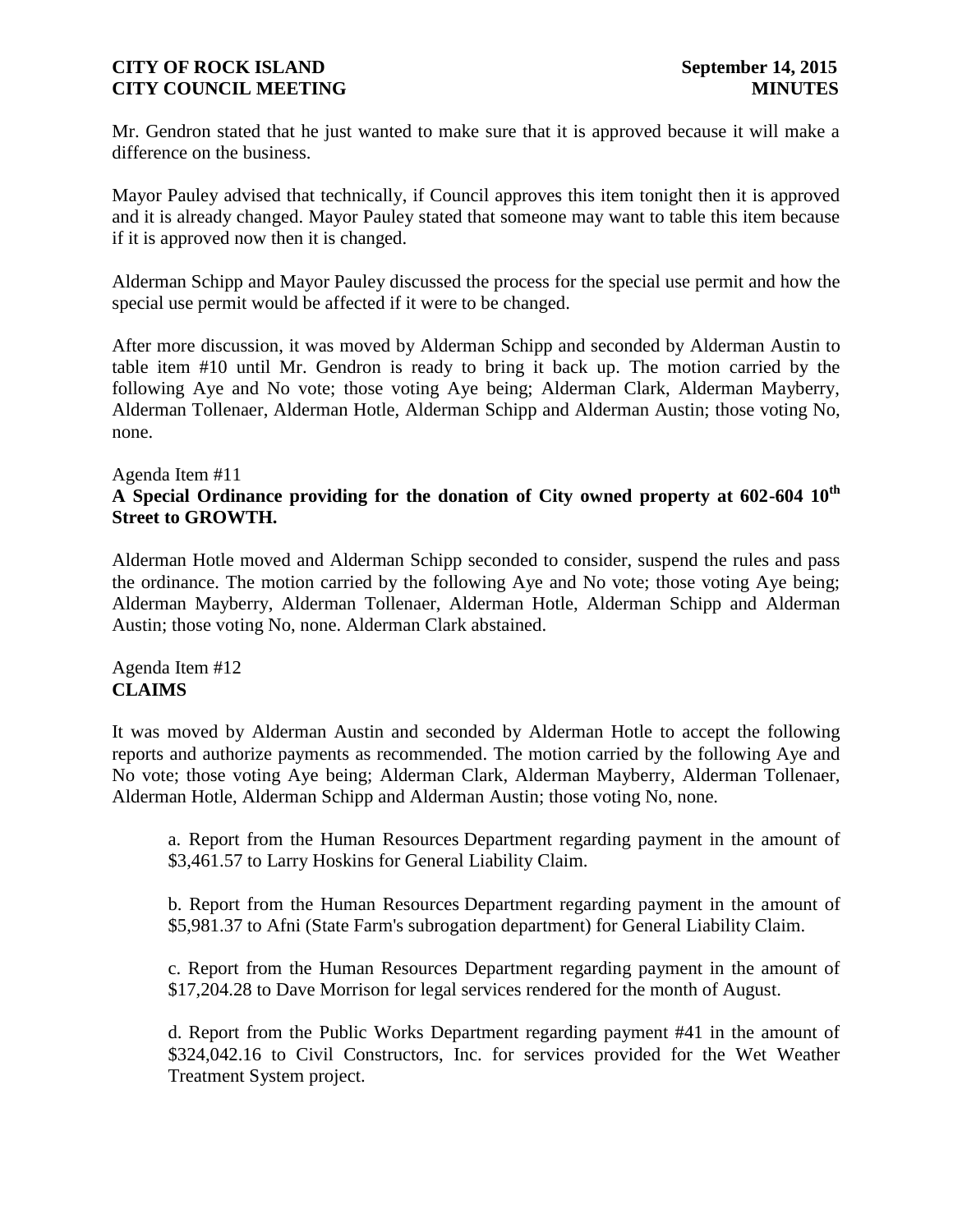e. Report from the Public Works Department regarding payment #3 in the amount of \$241,152.68 to Centennial Contractors of the Quad Cities, Inc. for services provided for the 2015 Sidewalk and Pavement Patching Program projects.

f. Report from the Public Works Department regarding payment #2 in the amount of \$185,063.09 to General Asphalt Company for services provided for the Shadybrook Phase I Resurfacing project.

g. Report from the Public Works Department regarding payment #1 in the amount of  $$82,261.38$  to Valley Construction for services provided for  $11<sup>th</sup>$  Street Improvements at  $47<sup>th</sup>$  Avenue.

h. Report from the Public Works Department regarding payment #7 in the amount of \$924,739.42 to Brandt Construction for services provided for the  $6<sup>th</sup>$  Avenue Relief Sewer project.

#### Agenda Item #13

**Claims for the weeks of August 21 through August 27 in the amount of \$550,005.64, August 28 through September 3 in the amount of \$639,239.09 and September 4 through September 10 in the amount of \$350,979.16 and payroll for the weeks of August 17 through August 30 in the amount of \$1,423,908.69.** 

Alderman Tollenaer moved and Alderman Schipp seconded to allow the claims and payroll. The motion carried by the following Aye and No vote; those voting Aye being; Alderman Clark, Alderman Mayberry, Alderman Tollenaer, Alderman Hotle, Alderman Schipp and Alderman Austin; those voting No, none.

## Agenda Item #14 **Purchase Card Claims for the month of August in the amount of \$59,295.90.**

It was moved by Alderman Schipp and seconded by Alderman Tollenaer to approve the purchase card claims. The motion carried by the following Aye and No vote; those voting Aye being; Alderman Clark, Alderman Mayberry, Alderman Tollenaer, Alderman Hotle, Alderman Schipp and Alderman Austin; those voting No, none.

#### Agenda Item #15

## **Report from the Community and Economic Development Department regarding the purchase of eight tax auction properties in the amount of \$274,779.00.**

Alderman Tollenaer moved and Alderman Clark seconded to approve the purchase as recommended, authorize the City Manager to execute the contract documents and refer to the City Attorney for an ordinance.

Discussion followed. Alderman Austin inquired upon Community and Economic Development Director Jeff Eder to explain this item.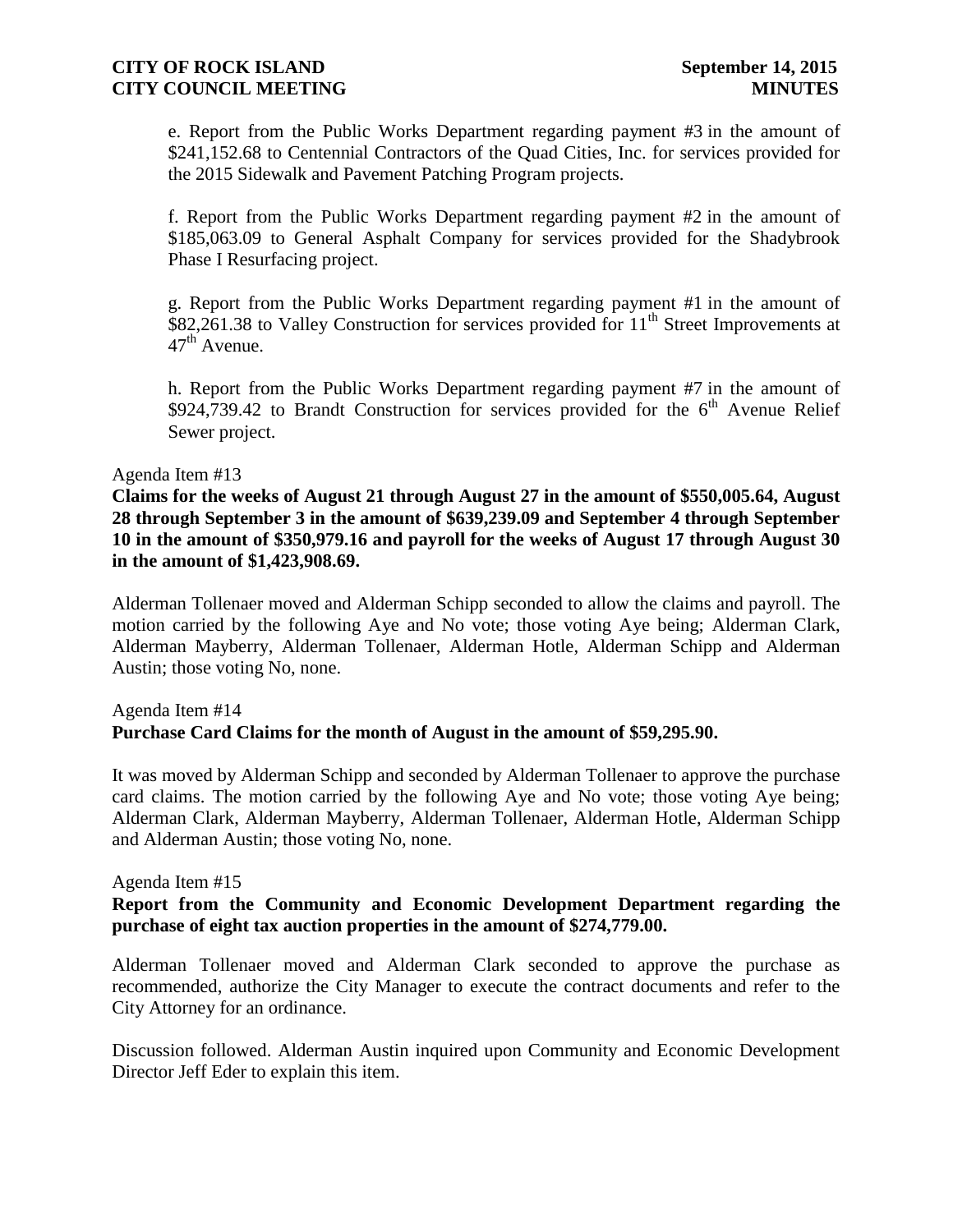Mr. Eder stated that this is the former Norcross property. Mr. Eder added that the City instituted a new TIF to facilitate the redevelopment of this property. Mr. Eder stated that the City is currently in negotiations with a potential user for a complete redevelopment.

Mayor Pauley stated that the City is buying that property and that person will pay back the City the same amount that the City is buying it for; there will be a new development on that site.

After discussion, the motion carried by the following Aye and No vote; those voting Aye being; Alderman Clark, Alderman Mayberry, Alderman Tollenaer, Alderman Hotle, Alderman Schipp and Alderman Austin; those voting No, none.

#### Agenda Item #16

## **Report from the Public Works Department regarding bids for the 2015 Manhole Lining Program, recommending the bid be awarded to Mechanical Jobbers Marketing, Inc. in the amount of \$51,937.50.**

It was moved by Alderman Hotle and seconded by Alderman Tollenaer to award the bid as recommended and authorize the City Manager to execute the contract documents. The motion carried by the following Aye and No vote; those voting Aye being; Alderman Clark, Alderman Mayberry, Alderman Tollenaer, Alderman Hotle, Alderman Schipp and Alderman Austin; those voting No, none.

#### Agenda Item #17

# **Report from the Board of Local Improvements regarding bids for 26th Street Reconstruction: North of 13th Avenue, recommending the bid be awarded to Walter D. Laud in the amount of \$281,050.30**.

Alderman Clark moved and Alderman Tollenaer seconded to award the bid as recommended and authorize the City Manager to execute the contract documents. The motion carried by the following Aye and No vote; those voting Aye being; Alderman Clark, Alderman Mayberry, Alderman Tollenaer, Alderman Hotle, Alderman Schipp and Alderman Austin; those voting No, none.

#### Agenda Item #18

# **Report from the Board of Local Improvements regarding bids for 22 ½ Avenue Reconstruction: East of 29th Street, recommending the bid be awarded to Walter D. Laud in the amount of \$178,614.20.**

It was moved by Alderman Tollenaer and seconded by Alderman Hotle to award the bid as recommended and authorize the City Manager to execute the contract documents. The motion carried by the following Aye and No vote; those voting Aye being; Alderman Clark, Alderman Mayberry, Alderman Tollenaer, Alderman Hotle, Alderman Schipp and Alderman Austin; those voting No, none.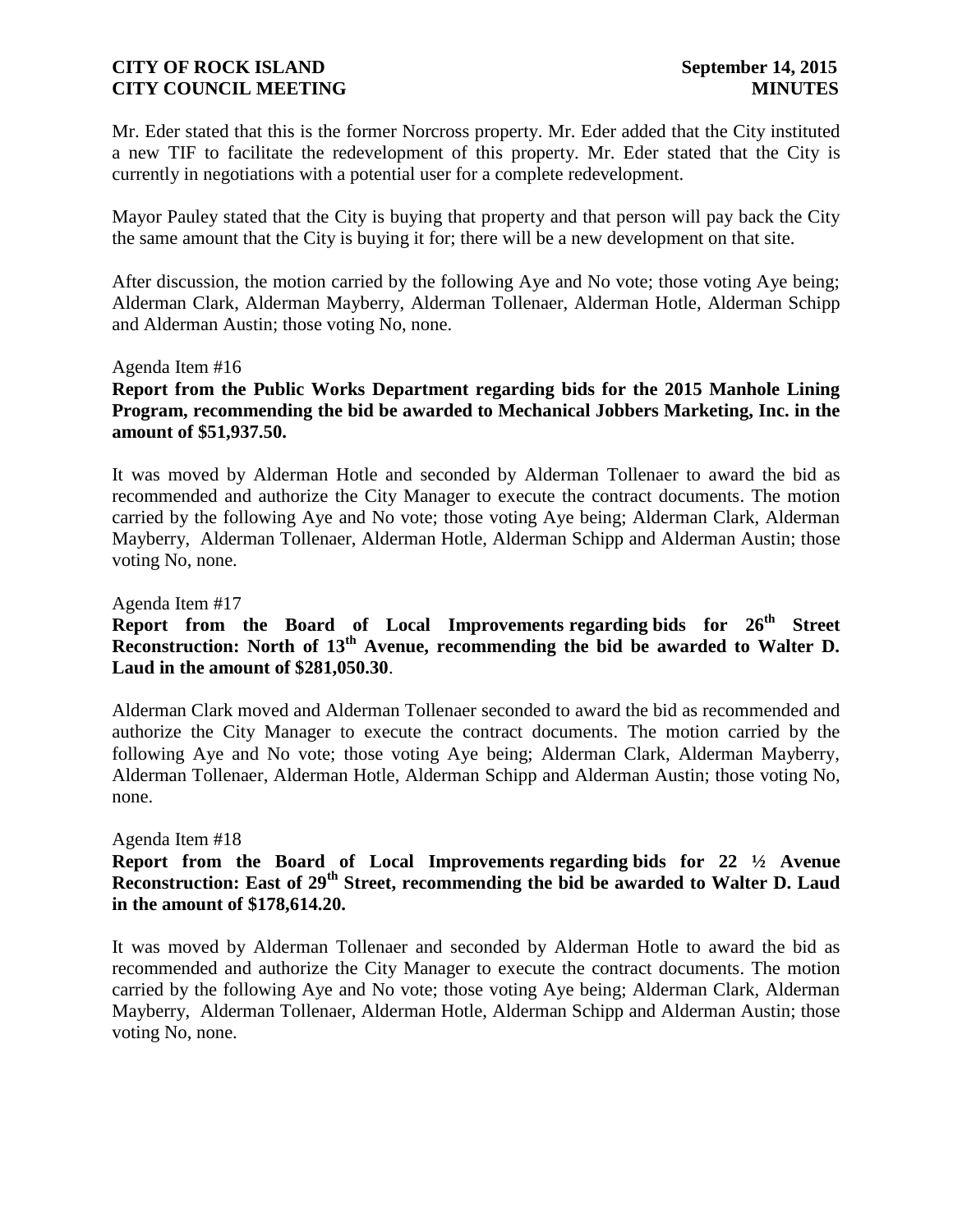#### Agenda Item #19

**Report from the Board of Local Improvements regarding bids for 20th Avenue Resurfacing: 27th Street to 30th Street, recommending the bid be awarded to Centennial Contractors of the Quad Cities in the amount of \$304,895.50.**

Alderman Tollenaer moved and Alderman Hotle seconded to award the bid as recommended and authorize the City Manager to execute the contract documents. The motion carried by the following Aye and No vote; those voting Aye being; Alderman Clark, Alderman Mayberry, Alderman Tollenaer, Alderman Hotle, Alderman Schipp and Alderman Austin; those voting No, none.

#### Agenda Item #20

### **Report from the Board of Local Improvements regarding bids for Shadybrook Phase II Resurfacing, recommending the bid be awarded to Centennial Contractors of the Quad Cities, Inc. in the amount of \$579,507.45.**

It was moved by Alderman Tollenaer and seconded by Alderman Hotle to award the bid as recommended and authorize the City Manager to execute the contract documents. The motion carried by the following Aye and No vote; those voting Aye being; Alderman Clark, Alderman Mayberry, Alderman Tollenaer, Alderman Hotle, Alderman Schipp and Alderman Austin; those voting No, none.

#### Agenda Item #21

# **Report from the Police Department regarding a Towing contract with Quad City Towing, Inc., recommending a one year renewal expiring December 31, 2016 at the prices quoted in the existing contract.**

Alderman Tollenaer moved and Alderman Clark seconded to approve the contract as recommended and authorize the City Manager to execute the contract documents. The motion carried by the following Aye and No vote; those voting Aye being; Alderman Clark, Alderman Mayberry, Alderman Tollenaer, Alderman Hotle, Alderman Schipp and Alderman Austin; those voting No, none.

#### Agenda Item #22

### **Report from the Police Department regarding a contract with Rock Island Housing Authority for police services at the Housing Authority's seven properties, recommending a one year renewal expiring September 30, 2016.**

It was moved by Alderman Clark and seconded by Alderman Schipp to approve the contract as recommended and authorize the City Manager to execute the contract documents.

Alderman Tollenaer commented that this is how two public entities work together and share in costs and services.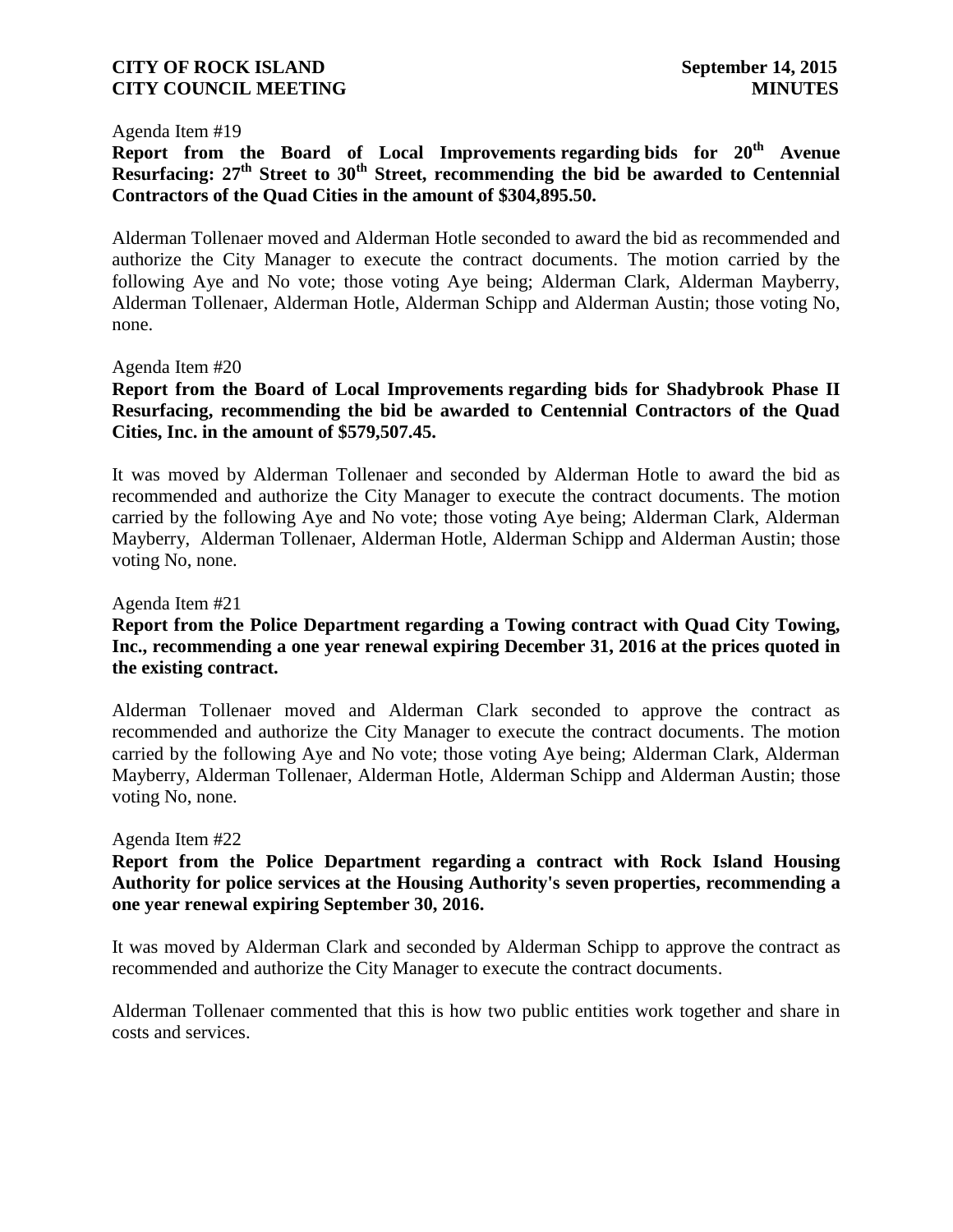After comments, the motion carried by the following Aye and No vote; those voting Aye being; Alderman Clark, Alderman Mayberry, Alderman Tollenaer, Alderman Hotle, Alderman Schipp and Alderman Austin; those voting No, none.

#### Agenda Item #23

# **Report from the Public Works Department regarding Adopt-A-Highway agreements with FBG Service Corporation, Rock Island High School iJAG and Jana Fleming to adopt the locations as stated in the report.**

Alderman Hotle moved and Alderman Austin seconded to approve the agreements as recommended and authorize the City Manager to execute the contract documents.

Alderman Hotle thanked the groups for adopting the areas. Alderman Hotle stated that this is a way to help make the City a prettier and better place.

After comments, the motion carried by the following Aye and No vote; those voting Aye being; Alderman Clark, Alderman Mayberry, Alderman Tollenaer, Alderman Hotle, Alderman Schipp and Alderman Austin; those voting No, none.

#### Agenda Item #24

# **Report from the Community and Economic Development Department regarding the first addendum to the redevelopment agreement with Riverview Lofts, LLC.**

It was moved by Alderman Austin and seconded by Alderman Hotle to approve the addendum as recommended and authorize the City Manager to execute the addendum.

Alderman Tollenaer inquired upon Community and Economic Development Director Jeff Eder to explain this item.

Mr. Eder advised that as in all redevelopment projects, there are setbacks to working with these old buildings. Mr. Eder commented that they have had utility issues and they have needed more inside demolition. Mr. Eder stated that they also had some contractor issues on the site. Mr. Eder advised that per the development agreement, they had a deadline to complete this project; they are not able to complete it because of the setbacks. Mr. Eder further discussed this item.

Alderman Tollenaer stated that it is 10 months out and they are already asking for an extension. Alderman Tollenaer and Mr. Eder further discussed this issue.

Alderman Schipp advised that in the attached document, it states that the amendment includes language stipulating that no additional payouts will take place until the residential portion is completed.

Mr. Eder advised that in the original agreement, there was a schedule of incentive payouts to them. Mr. Eder added that the City did not want to payout any additional City dollars to them until they completed the project. Alderman Schipp and Mr. Eder further discussed this issue.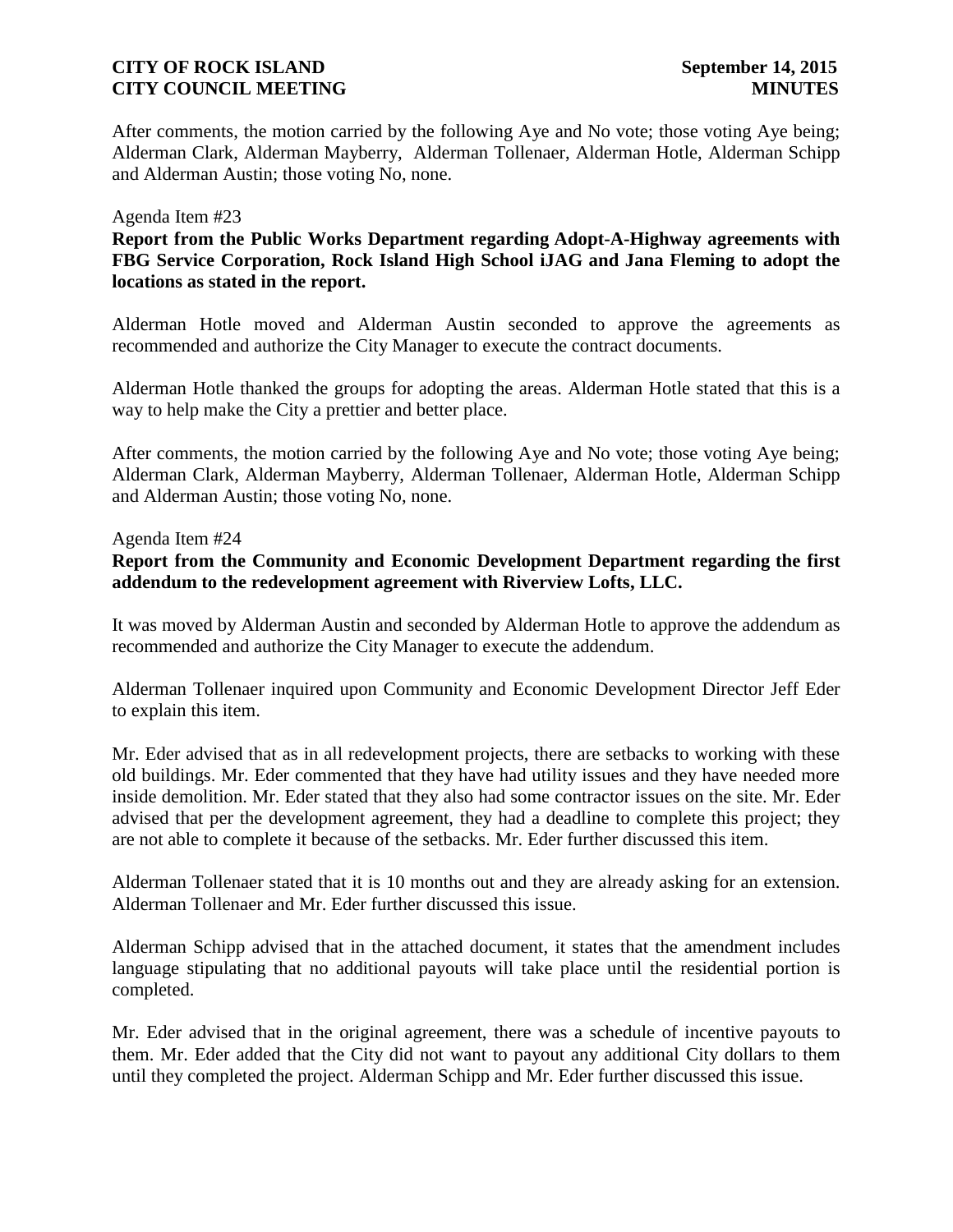City Manager Thomas stated that whenever the City does addendums, they are judged on a case by case basis. If it is a legitimate issue like this then contingences are put in to cover the City's costs and what is paid out. Mr. Thomas added that if it is something where they are requesting an addendum and there had been no issue as to why there had been a delay and it was just negligence on their part then the City wouldn't do this type of thing.

Council and Mr. Eder further discussed this item as it related to the original contract, extension and payouts.

After more discussion, Alderman Tollenaer moved to table this item for six months until they give a more accurate timeline on when completion may be, Alderman Mayberry seconded. The motion to table failed with two (2) Aldermen voting Aye and four (4) Alderman voting No.

Mayor Pauley stated that there is still a motion and a second on the floor.

After more discussion, the motion carried by the following Aye and No vote; those voting Aye being; Alderman Clark, Alderman Mayberry, Alderman Hotle, Alderman Schipp and Alderman Austin; those voting No, Alderman Tollenaer.

#### Agenda Item #25

## **Report from General Administration regarding a QCIC Network Governance agreement relating to a fiber optic communications infrastructure for public safety throughout the Quad Cities.**

It was moved by Alderman Austin and seconded by Alderman Clark to approve the agreement as recommended and authorize the Mayor to execute the contract documents. The motion carried by the following Aye and No vote; those voting Aye being; Alderman Clark, Alderman Mayberry, Alderman Tollenaer, Alderman Hotle, Alderman Schipp and Alderman Austin; those voting No, none.

#### Agenda Item #26

# **Report from the Community and Economic Development Department regarding an amendment to a Special Ordinance previously approved and passed on August 24, 2015 by removing the donation of property at 1625 7th Street to GROWTH.**

Alderman Austin moved and Alderman Hotle seconded to consider, suspend the rules and pass the ordinance. The motion carried by the following Aye and No vote; those voting Aye being; Alderman Mayberry, Alderman Tollenaer, Alderman Hotle, Alderman Schipp and Alderman Austin; those voting No, none. Alderman Clark abstained.

#### Agenda Item #27

**Report from the Community and Economic Development Department regarding a request from Jerry Bergheger for rezoning from a R-2 (one family residence) district to a R-3 (one and two family residence) district at 4530 24th Avenue.**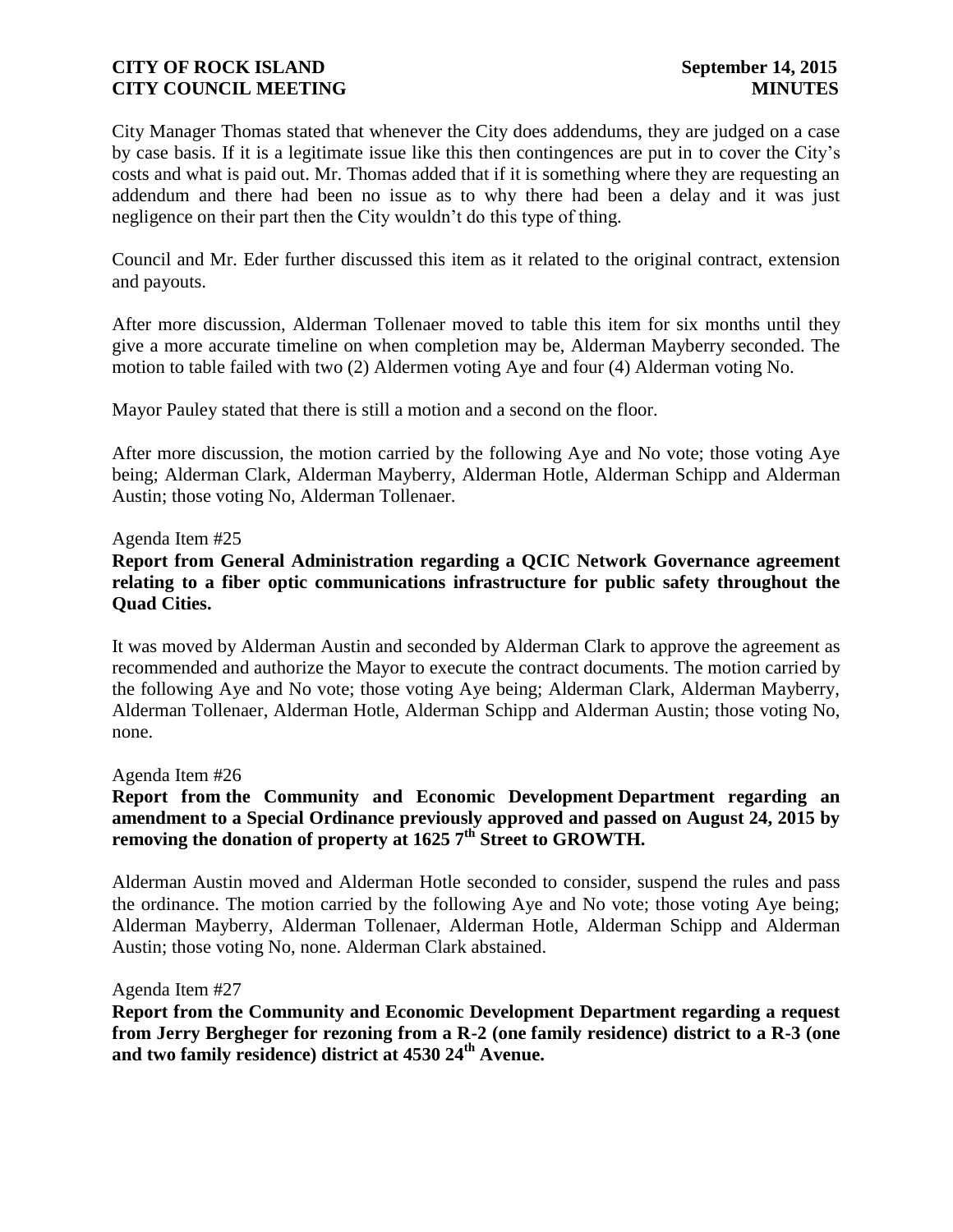It was moved by Alderman Tollenaer and seconded by Alderman Hotle to deny the request as recommended because it does not conform to the land use designation in the Comprehensive Plan, would create a situation of spot zoning and would set a precedent for similar future rezoning requests.

Discussion followed. Mayor Pauley inquired to the audience as to how many opposed this item. There were many audience members that raised their hands. Mayor Pauley stated that the City also received 30 calls today opposing this item. Mayor Pauley then asked the audience if anyone supports this item. No one raised their hand. Mayor Pauley stated that there is a motion and a second to deny this item. The Mayor added that Council can vote on that or if somebody wants to make comments for the group, they are welcome to do so. No one stepped forward.

The motion to deny then carried by the following Aye and No vote; those voting Aye being; Alderman Clark, Alderman Mayberry, Alderman Tollenaer, Alderman Hotle, Alderman Schipp and Alderman Austin; those voting No, none.

#### Agenda Item #28

# **Report from the Community and Economic Development Department regarding a request from Habitat for Humanity for rezoning from a B-1 (neighborhood business) district to a R-3 (one and two family residence) district at 905 11th Avenue.**

Alderman Clark moved and Alderman Austin seconded to approve the request as recommended and refer to the City Attorney for an ordinance. The motion carried by the following Aye and No vote; those voting Aye being; Alderman Clark, Alderman Mayberry, Alderman Tollenaer, Alderman Hotle, Alderman Schipp and Alderman Austin; those voting No, none.

#### Agenda Item #29

#### **Report from the Community and Economic Development Department regarding review of a one-lot minor final plat for the Blackhawk Crematory Addition located at 4205 30th Street.**

It was moved by Alderman Austin and seconded by Alderman Schipp to approve the final plat as recommended.

Discussion followed. Alderman Tollenaer advised that he was at the Board of Zoning Appeals meeting on Wednesday night and some testimony was given. Alderman Tollenaer indicated that it was stated that if the wind was coming out of the southeast then there would be no odor coming out of the crematorium.

Alderman Tollenaer inquired upon City Attorney Morrison as to whether there was any legal standing to stop this if they were to do this and the City allows it and then the neighbors complain that there is an offensive odor.

City Attorney Morrison advised that a zoning variance is a different situation than a special use type permit. City Attorney Morrison commented that it would be more difficult to overturn this than where you have a special use permit situation.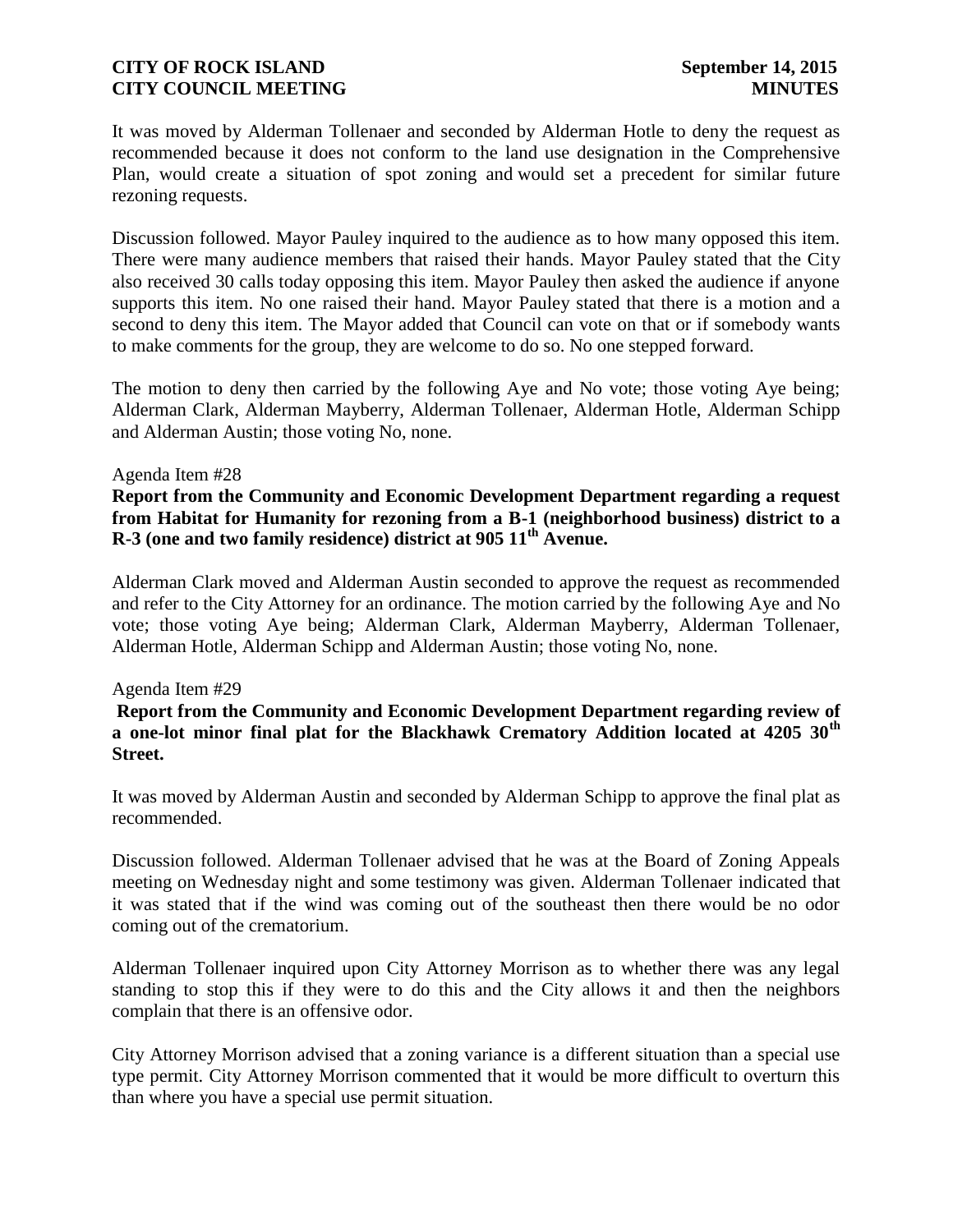Mr. Kevin Rafferty of 2545 13<sup>th</sup> Street, Moline, IL. stepped forward. Mr. Rafferty distributed photographs of the proposed structure.

Alderman Tollenaer inquired as to whether it is correct that the contaminants coming out are less than 10% of a typical fireplace. Mr. Rafferty stated that it would be four times more.

Mr. Rafferty stated that he didn't think there were any comments from neighbors in regards to the other crematories in town. Mr. Rafferty added that the equipment that they have is much more sophisticated and newer.

Alderman Tollenaer stated that he hoped that this is as pure and clean as Mr. Rafferty says it is because an industrial function will be put really close to a residential neighborhood.

Alderman Tollenaer further discussed this issue.

After more Council discussion on the proposed crematorium, the motion carried by the following Aye and No vote; those voting Aye being; Alderman Clark, Alderman Mayberry, Alderman Tollenaer, Alderman Hotle, Alderman Schipp and Alderman Austin; those voting No, none.

#### Agenda Item #30

**Report from the Community and Economic Development Department regarding a request from Nick Bowes, General Manager for Bent River Brewing Company at 512 24th Street to apply for a Special Use Permit to continue to utilize a 22' by 30' area off of 24th Street for outside storage and to enclose the area with an eight-foot tall chain link fence with privacy slats.**

Alderman Hotle moved and Alderman Schipp seconded to allow for the application of the special use permit as recommended. The motion carried by the following Aye and No vote; those voting Aye being; Alderman Clark, Alderman Mayberry, Alderman Tollenaer, Alderman Hotle, Alderman Schipp and Alderman Austin; those voting No, none.

#### Agenda Item #31

**Report from the City Clerk regarding a request from Cabanas for outdoor entertainment in their semi-enclosed pavilion from 5:00 pm to 11:00 pm, Monday through Friday and 11:00 am to 11:00 pm on Saturdays and Sundays beginning September 15, 2015 through April 30, 2016, and a request for permission to allow alcohol to be taken outside in their fenced in area during hours of operation and permission to sell alcohol outside on occasion during large events.**

It was moved by Alderman Hotle and seconded by Alderman Mayberry to approve the requests for outdoor entertainment and outdoor alcohol as recommended, subject to complying with all liquor license regulations and subject to being closed down early if noise complaints are received.

Mayor Pauley stated that a new couple has bought that building and they will be opening the business tomorrow and that is when they want the entertainment to begin. Mayor Pauley noted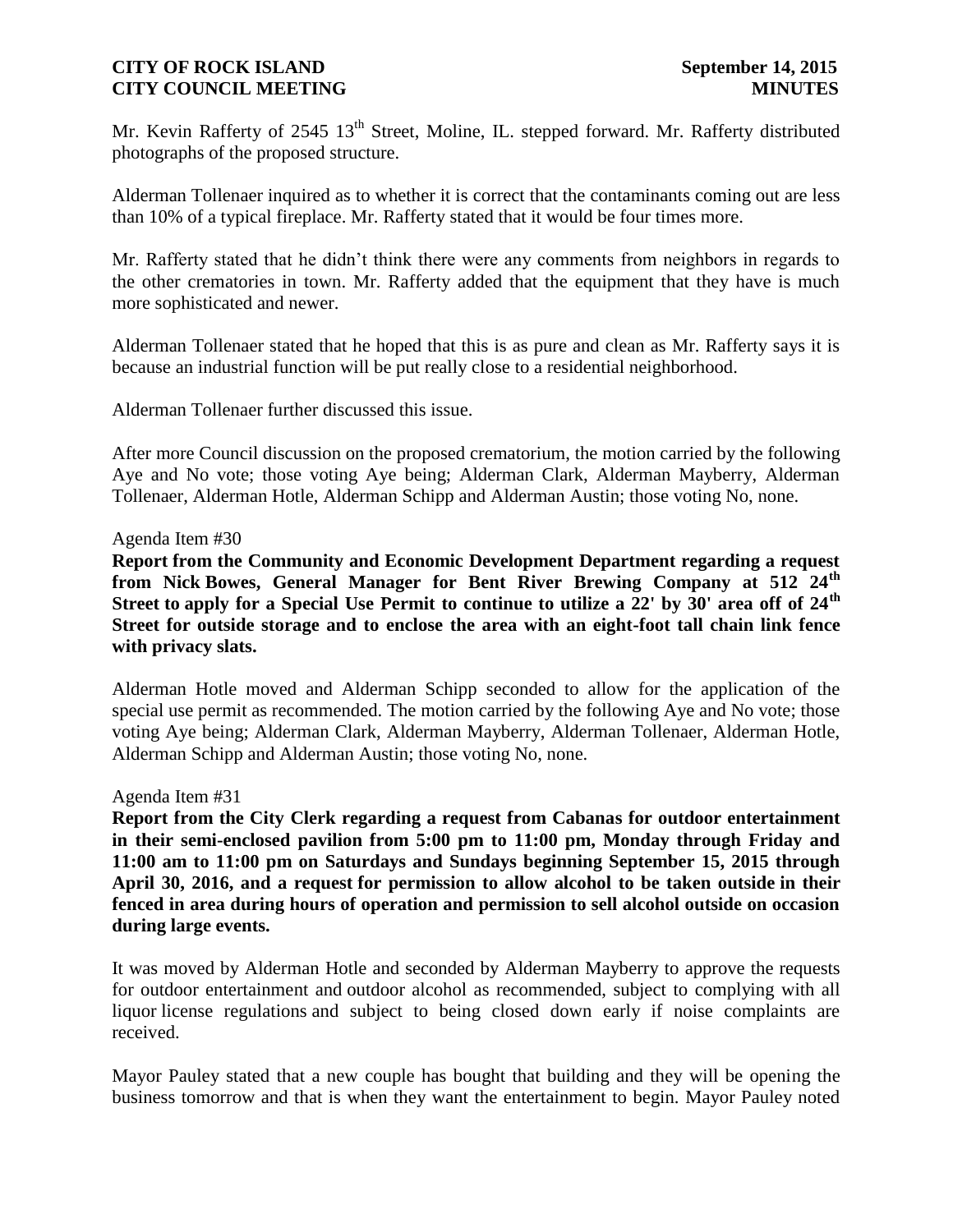that they will be a 1:00 am license establishment. Mayor Pauley welcomed them to the downtown area.

Alderman Hotle stated that she is happy to see the doors reopen to this business.

After comments, the motion carried by the following Aye and No vote; those voting Aye being; Alderman Clark, Alderman Mayberry, Alderman Tollenaer, Alderman Hotle, Alderman Schipp and Alderman Austin; those voting No, none.

#### Agenda Item #32

# **Report from the City Clerk regarding a Sound Amplification application from St. George Greek Orthodox Church for Friday, September 18 and Saturday, September 19, 2015 from 11:00 am to 11:00 pm for their annual Greek Festival to be held at 2930 31st Avenue.**

It was moved by Alderman Tollenaer and seconded by Alderman Hotle to approve the sound amplification permit as recommended. The motion carried by the following Aye and No vote; those voting Aye being; Alderman Clark, Alderman Mayberry, Alderman Tollenaer, Alderman Hotle, Alderman Schipp and Alderman Austin; those voting No, none.

#### Agenda Item #33

# **Report from the City Clerk regarding a request from Stephen Moller for a Street Closing at 22 ½ Avenue between 25th Street and 26th Street on Saturday, September 19, 2015 from 4:00 pm to 9:00 pm for a block party**.

Alderman Tollenaer moved and Alderman Hotle seconded to approve the request as recommended. The motion carried by the following Aye and No vote; those voting Aye being; Alderman Clark, Alderman Mayberry, Alderman Tollenaer, Alderman Hotle, Alderman Schipp and Alderman Austin; those voting No, none.

Agenda Item #34

### **Report from the City Clerk regarding a request for an Activity permit from Alleman High School for their Homecoming Parade to be held on Friday, October 2, 2015 from 10:15 am to 11:15 am.**

It was moved by Alderman Schipp and seconded by Alderman Hotle to approve the event as recommended. The motion carried by the following Aye and No vote; those voting Aye being; Alderman Clark, Alderman Mayberry, Alderman Tollenaer, Alderman Hotle, Alderman Schipp and Alderman Austin; those voting No, none.

#### Agenda Item #35

**Report from the City Clerk regarding requests from the businesses in the College Hill District to decorate street posts and trees, place signage in the City's right-ofway, requesting a street closure at**  $30^{th}$  **Street between**  $12^{th}$  **and**  $14^{th}$  **Avenue, and the utilization of College Hill District funds in an amount not to exceed \$500.00 for their Hill-O-Ween Festival to be held on Saturday, October 31, 2015 from 2:00 pm to 5:00 pm.**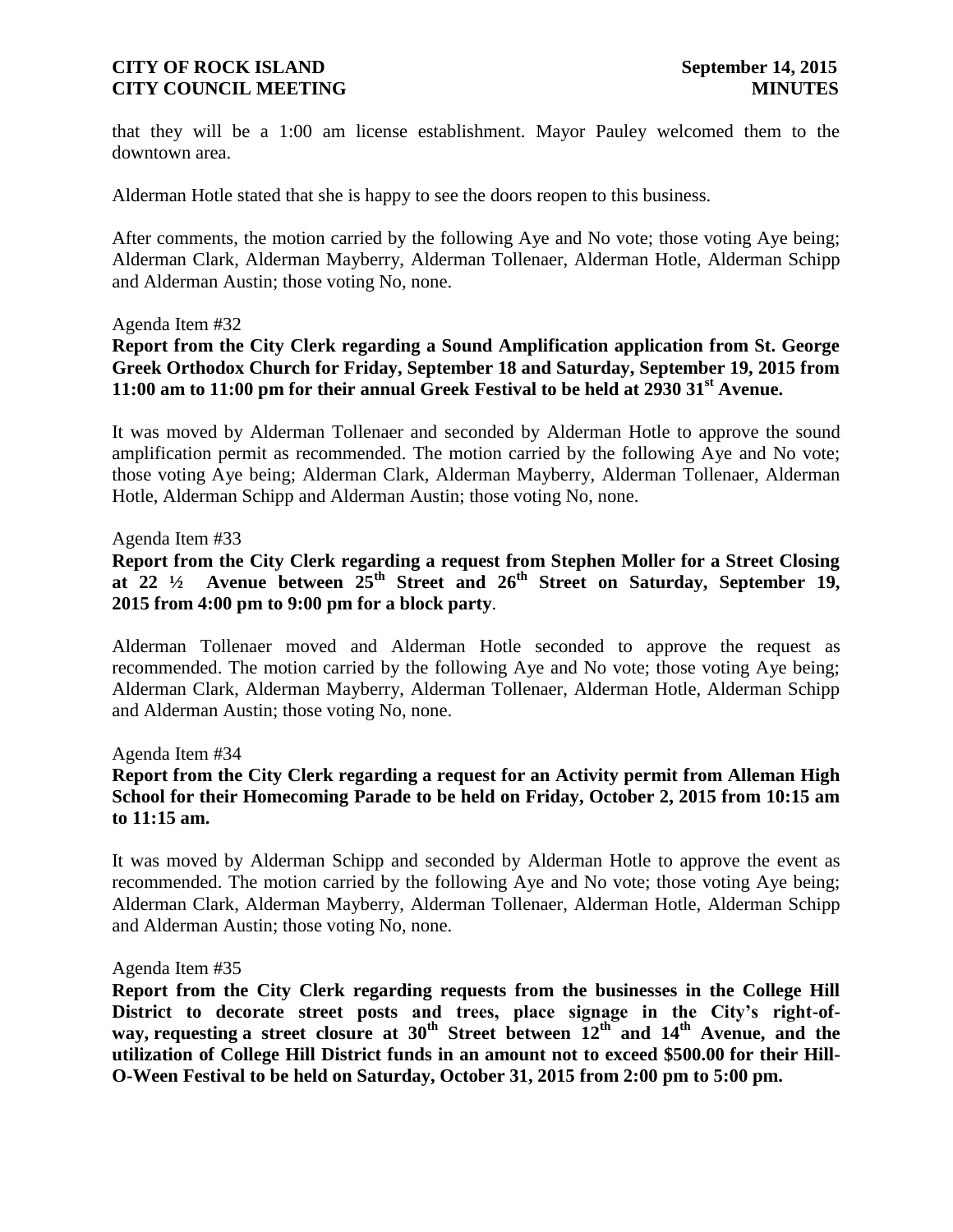Alderman Schipp moved and Alderman Hotle seconded to approve the requests for decorating the street posts and trees, signage, street closure and utilization of funds as recommended, subject to providing the proper insurance, removing the decorations by November  $4<sup>th</sup>$  and signage at the conclusion of the event.

Comments followed. Alderman Schipp stated that this is an annual event that is a big success and draws big crowds up to the College Hill area. Alderman Schipp further discussed this item.

After comments, the motion carried by the following Aye and No vote; those voting Aye being; Alderman Clark, Alderman Mayberry, Alderman Tollenaer, Alderman Hotle, Alderman Schipp and Alderman Austin; those voting No, none.

Agenda Item #36

**Report from the City Clerk regarding a request from Second Baptist Church for a Street Closing at 9 th Street between 6th Avenue and 7th Avenue for their Halloween Trunk or Treat event to be held on Saturday, October 31, 2015 from 5:00 pm to 9:00 pm.**

It was moved by Alderman Clark and seconded by Alderman Mayberry to approve the request as recommended. The motion carried by the following Aye and No vote; those voting Aye being; Alderman Clark, Alderman Mayberry, Alderman Tollenaer, Alderman Hotle, Alderman Schipp and Alderman Austin; those voting No, none.

Agenda Item #37 **Other Business.**

Alderman Austin stated that he will be hosting his annual ward meeting on Tuesday, October  $13<sup>th</sup>$  at the Nazarene Church on  $38<sup>th</sup>$  Street at 6:30 pm.

Alderman Tollenaer stated that Gunchies opened today at noon, which is the old Hunters Club.

Alderman Hotle stated that prior to this meeting, a joint meeting was held with the Rock Island School Board. Alderman Hotle advised that the meeting went well. Alderman Hotle commented that this is a good way to take a step forward in planning together to make the City better.

Alderman Schipp stated that he has the privilege in his full-time position in serving on the staff of the United Way in the Quad Cities. Alderman Schipp commented that today marks the kickoff for the Live United Week, leading up to Thursday, which is the Day of Caring Action where we formally kickoff the fundraising campaign throughout the Quad Cities. Alderman Schipp further discussed this item.

Jason Hayes of 1330 15<sup>th</sup> Street stepped forward. Mr. Hayes stated that we have went a long way in my neighborhood fixing some issues, but now it has started to go back to the way it was. Mr. Hayes voiced concerns in regards to the large amount of garbage near the corner at Glenhurst Ct. and  $12<sup>th</sup>$  Avenue. Mr. Hayes also voiced concerns in regards to there not being enough police presence in the neighborhood and traffic as it related to speeding vehicles. In addition, Mr. Hayes requested some lighting on  $15<sup>th</sup>$  Street and the alley.